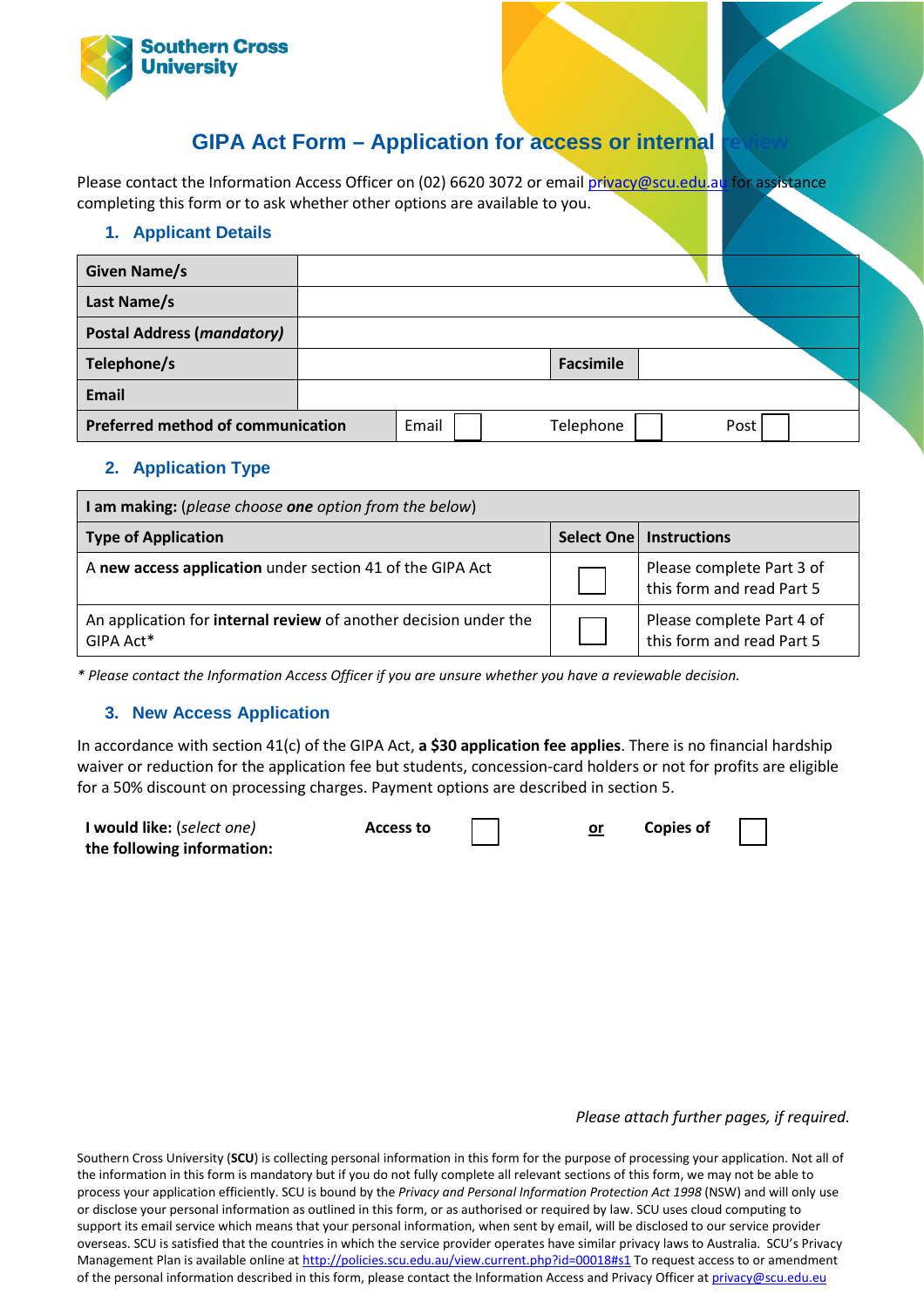# **GIPA Act Form – Application for access or internal review**

Personal factors may be considered in the public interest test deciding what information to release/withhold. **I** 

**think the following personal factors and/or public interest considerations should be considered:**

## Please note, evidence of personal factors or proof of identity documents may be requested at a later time

If some of the information you are requesting contains certain information about third parties (e.g. another person's personal or commercial information) SCU must consult with those third parties about the application.

| I give permission for SCU to disclose to relevant third parties that I am the applicant, for that purpose: |                     |               |
|------------------------------------------------------------------------------------------------------------|---------------------|---------------|
|                                                                                                            | Yes $\vert$ $\vert$ | $\mathsf{No}$ |
| I give SCU permission to include a summary of the decision to be recorded in SCU's disclosure log, if SCU  |                     |               |
| believes that it might be of interest to the public.                                                       | Yes                 | $\mathsf{No}$ |

SCU is entitled to charge a processing fee of \$30 per hour, in accordance with section 64 of the GIPA Act for some activities related to processing a GIPA Act application. The first 20 hours' processing time is free if you are applying to access your own personal information.

#### **I request a 50% discount on processing charges (charged) because I:**

**Am a full-time student; or Have a Commonwealth Pensioner Concession Card; or Am applying as or on behalf of a Not for Profit; or**

**Believe the information I am applying for has the following special public benefit:**

#### *Please provide a scanned copy of evidence, if relevant*

#### **4. Application for Internal Review**

**A fee of \$40** applies (section 85(1) of the GIPA Act) unless you are replying for review of a "deemed decision", i.e. if SCU failed to decide your initial application within the required or an extended timeframe. An applicant has 20 working days to apply for internal review but SCU can consider applications out of time.

**I would like the following decision or deemed decision reviewed:**

**I am applying outside of the 20 working day period but I believe that the University should consider accepting my application because:**